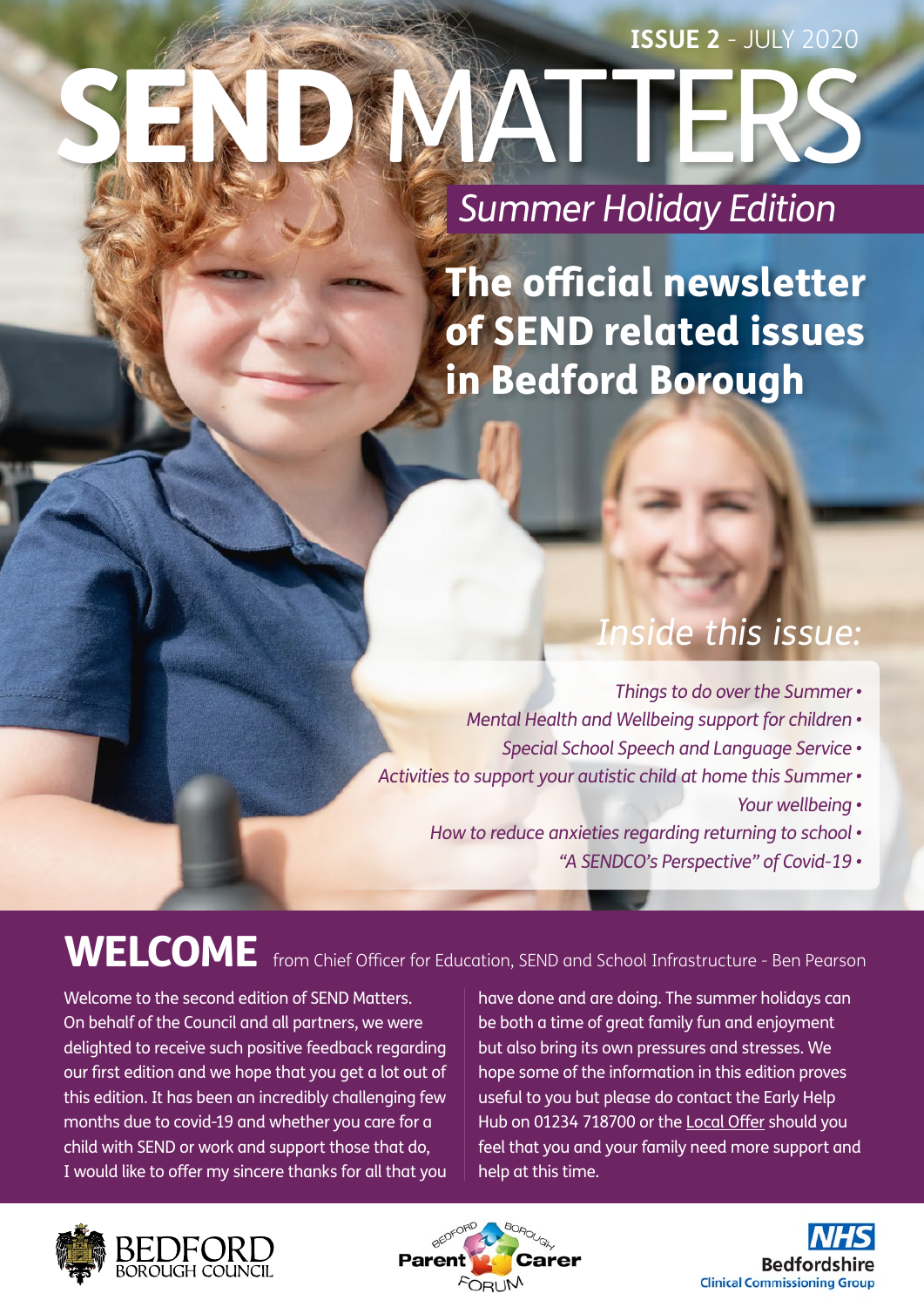### **THINGS TO DO OVER THE SUMMER**



Summer Holidays 2020 are certainly going to be a bit different this year, but after these past few months of lockdown, now more than ever families will be looking for activities and clubs to keep the children occupied and spend some quality time together outside of the family home. Of course, whilst it has been lovely to spend time with the children at home, it is also nice to find activities to keep them occupied and give everyone a little break from each other every once in a while!

Below, we have listed just a few selected activities that you and the kids can do at home, free activities you can do outside and various clubs, play schemes and paid for activities available across Bedford Borough.

These are just a few highlighted examples; our Local Offer has a dedicated Summer Holiday page where you can find all sorts of activities and events. This is being updated throughout the Summer so please do keep checking to find events and activities for you and your family. To view the dedicated summer holiday page [click here.](https://localoffer.bedford.gov.uk/kb5/bedford/directory/advice.page?id=wgMFiLYjuos)

### **ACTIVITIES TO DO AT HOME**

**The Higgins Museum** may be closed until further notice, but the team have been working hard to bring activities online. Your children can take part in 'sketch Friday' where they draw / model / paint various items from the Higgins collection, they have online jig saw puzzles and a chance for you and the kids to record your experiences during covid-19 to be used in future exhibitions! For more information [click here.](http://www.thehigginsbedford.org.uk/Whats_on/Whats_On.aspx)

Is your child a lover of nature? Do they love to hunt for creepy crawlies, or watching the birds in the sky? Then the **Woodland Trust** have pulled together lots of fun games, activities and craft ideas that you can do in the garden or local parks and woods that they will love. The 'Nature Activities for Kids' blog on their website has been a huge hit with many families during lockdown. For more information [click here.](http://www.woodlandtrust.org.uk/blog/2020/03/kids-nature-activities-self-isolation)

Libraries may be closed at the moment but the **Summer Reading Challenge** is still here – they have just moved it online. Teaming up with the Silly Squad website there is a new way of recording what your kids have read. Stuck for ideas regarding what to



read? Do not worry – the dedicated page on the Local Offer has many recommendations for children of all ages, as well as information as to how to access books online. For more information [click here.](https://localoffer.bedford.gov.uk/kb5/bedford/directory/service.page?id=euyRlU9yNsg)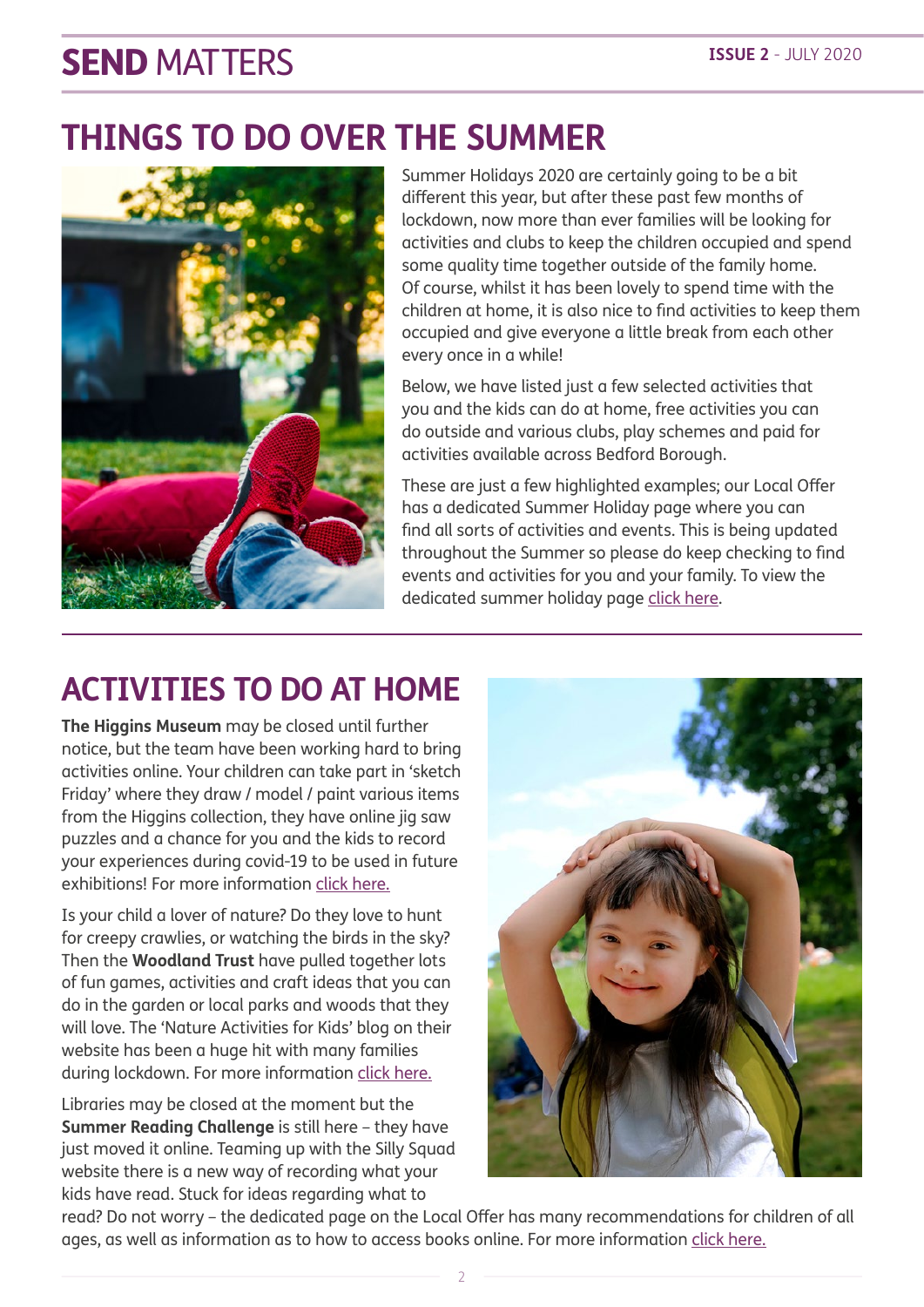### **PAID FOR HOLIDAY CLUBS AND PLAY SCHEMES**



**SSG** have been providing socially distancing activities and respite during the covid-19 lockdown and they are bringing this knowledge and experience to their regular summer holiday club in 2020. Everyday will be action packed and fun filled for the children attending with a range of superb activities on offer, supervised by the experienced SSG Activity staffing team. Fun-filled themed weeks including daily Inflatable Fun sessions, Active Play, Adventure and Challenge and Wacky Craft sessions. For more information [click here.](https://ssgservices.org/product/summer-holiday-childcare-provision-2020/)

**Premier Education** are delighted to announce their summer programme

is now online and ready to book at Goldington Green Academy, Bedford. At Premier Education, we're on a mission to give every child the opportunity to get active safely, and this summer is no different.

Each group will operate as a 'bubble' during each day of the Holiday Camp. All activities on offer during the day can be delivered whilst observing the 2m social distancing rule, enabling us to provide fun and engaging activities in a SAFE way. Bookings will available for 3 or 5 full days only. This will limit the number of children coming in and out of the school for just one day at a time and reduce the risk of infection. Check out the page on the Local Offer for more information and how you can get up to 50% discount, [click here.](https://localoffer.bedford.gov.uk/kb5/bedford/directory/service.page?id=6hqCZJ2AVWs) 

"Extraordinary activities for extraordinary young people" – **Bedford and District Cerebral Palsy Society** will be running their 'Skool's Out' playscheme for children and young people with complex disabilities between 8 and 18 years old. These are full days (9:30am – 3:30pm) of fun, inclusive, creative and empowering activities led by experienced staff and volunteers who are all fully trained and DBS checked. For more information as to how you can book your place [click here.](https://localoffer.bedford.gov.uk/kb5/bedford/directory/service.page?id=72SkM1U_06I)

**Bedford Mencap** is running its Summer Play Scheme in 2020. There will be smaller group sizes due to covid-19 but this play scheme remains a fantastic opportunity for children and young people with learning disabilities to take part in fun activities and trips. For more information [click here.](http://www.bedfordmencap.org.uk/summer_playscheme.htm)



BBPCF are the voice for Parent Carers of children & young people 0-25yrs with Special Educational Needs or Disabilities in Bedford Borough. We feed back your views to Education, Health, Social Care and other departments that provide SEND services. BBPCF are still working to reach families in Bedford Borough.

We are listening to all parent / carers of children with special educational needs and / or disabilities (SEND) aged 0-25 years. We are signposting to usable information, sharing ideas and experiences, while still fulfilling our forum duties to listen to the lived experience of parent carers and feedback to the relevant services. We have an online membership form for anyone that is involved in SEND (a diagnosis is not required to join).

You can view our NEW website at www.bbpcf.co.uk Follow us on our social media @ bedsboroughpcf on Facebook, Twitter and Instagram. During Covid-19 we have been hosting regular virtual get togethers to allow some face to face interaction for parents to chat as well as talk to different services.

A quote from a parent that joined a recent event, *"It's great to speak to people that get what it's like for me."* Please check out our website or social media to find out more about upcoming virtual get togethers.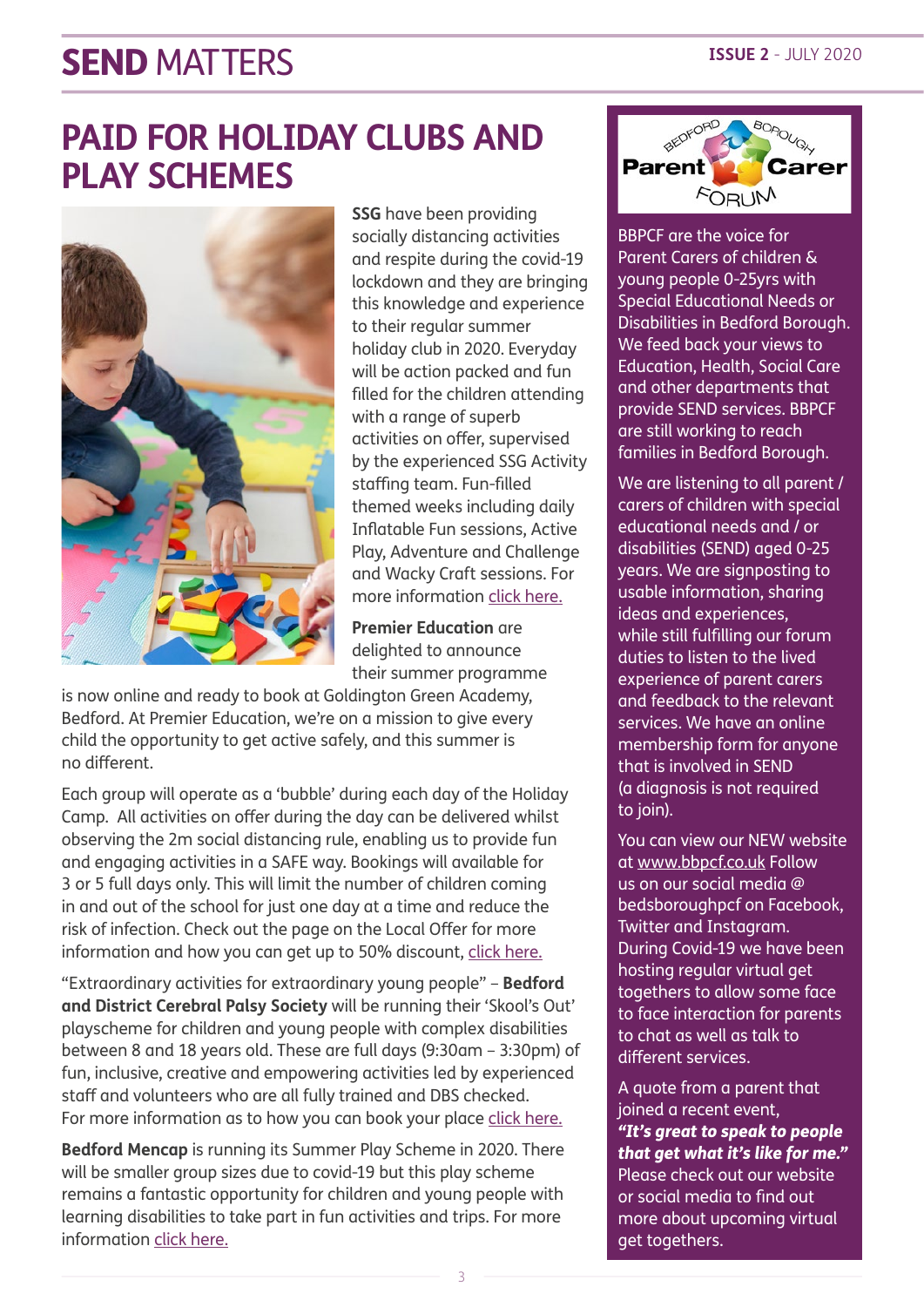# **PAID FOR ACTIVITIES**

If you and the kids love board games but have already played everything in your home (Twice!) then head on over to **Ready Steady Roll Café** in Sharnbrook. With over 350 board games to choose from, and helpful staff to guide you through the rules of how to play, you are sure to be able to have a lovely morning or afternoon as a family. Social distancing measures are in place and advance booking is required. For more information [click here.](https://localoffer.bedford.gov.uk/kb5/bedford/directory/service.page?id=Xl0xCwPQ4CI)



Do your little monkeys love little monkeys? Are your wild things running wild? Then how about a day out at **Woburn Safari Park**. We have updated the Local Offer with all of the latest coronavirus updates from the Safari Park and links to where to find more information [click here.](https://localoffer.bedford.gov.uk/kb5/bedford/directory/service.page?id=bwLtLUXwxwk)

The theatre may be closed at the moment, but both **Cineworld and Vue** are hoping to open with social distancing measures during the summer holidays – watch this space on the Local Offer for more details as we get them. In the meantime, you might fancy a bit of a nostalgic drive in experience; **MK Bowl Drive** In is putting on a range of theatre

performances, music concerts and other events suitable for younger children through to teenagers alike. Plus there is some Tony Hadley for the oldies too! For more information [click here](http://www.livenation.co.uk/festival/utilita-live-from-the-drive-in-milton-keynes-tickets).

They may have been cracking you up during lockdown, but can they crack the code? **Bletchley Park** has reopened with social distancing measures in place. This is a fantastic piece of local history for all the family to enjoy. For more information [click here](https://localoffer.bedford.gov.uk/kb5/bedford/directory/service.page?id=cFBzw8TkUtk).

### **MENTAL HEALTH AND WELLBEING SUPPORT FOR CHILDREN AND YOUNG PEOPLE**

Being out of school for such a long time, with restricted access to their usual social spaces, is likely to be difficult for many young people and families . Schools, parents and carers can take steps now to manage this difficult period, look out for signs of stress in young people, in the [last edition of SEND Matters](https://search3.openobjects.com/mediamanager/bedford/directory/files/send_matters_-_may_2020_final.pdf) our Education Psychology service listed steps that could be taken to support with family wellbeing at this time.

Stress and anxiety in such an unusual and unpredictable situation is normal, but for some children additional support and guidance may be required. Bedfordshire CCG has dedicated page with a list of commissioned Mental Health and Support services which can be [found here](http://www.bedfordshireccg.nhs.uk/page/?id=4864).

### Online self help

Across Bedfordshire, Luton and Milton Keynes, clinicians have created an information sheet to bring together resources and phone apps that may be useful to maintain mental well-being during



the Covid-19 crisis and beyond. These resources are free to use unless otherwise stated. Phone apps are available for both Android and IOS (Apple) operating systems unless otherwise stated. Some resources are area specific. These resources have not been tested by the compilers of this information sheet.

To see the full list of resources please [read this Information sheet](https://search3.openobjects.com/mediamanager/bedford/directory/files/supporting_mental_wellbeing_apps_and_resources_blmk_ccgs.pdf).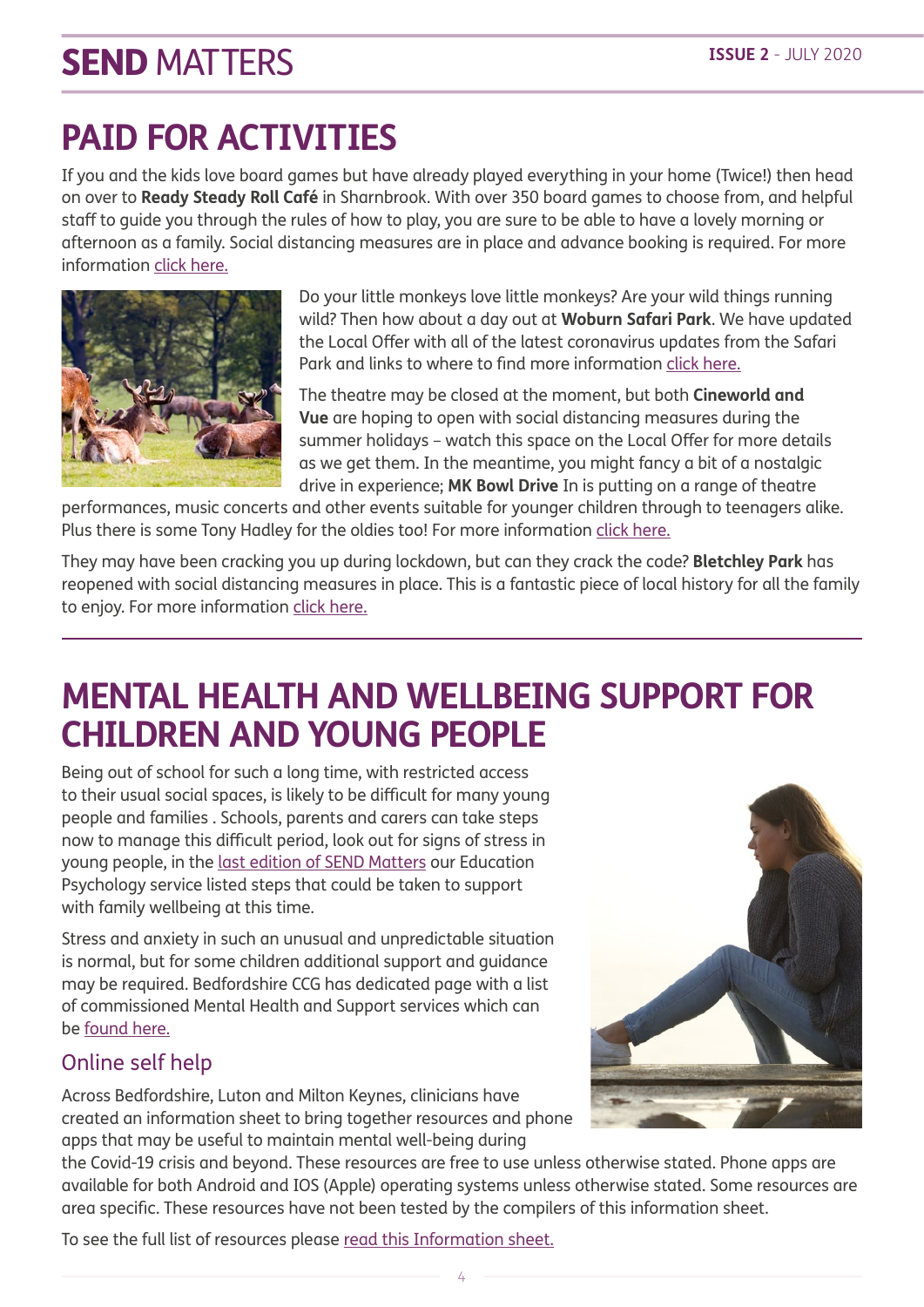### **"MEET THE TEAM" – SPEECH AND LANGUAGE THERAPY SPECIAL SCHOOLS TEAM**



Bedford Borough Council, Bedfordshire CCG and Bedfordshire Community Health Services have worked together to jointly commission a new speech and language therapy service for the Special Schools in Bedford Borough. Working in coproduction with Bedford Borough Parent Carer Forum the local area identified this as a key need and worked collaboratively to commission a new service to support. Now fully operational, we asked the team to write a piece for SEND Matters to introduce themselves:

Hello! We would like to introduce ourselves as the new Speech and Language Therapy special schools team in Bedford Borough, working as part of the wider NHS CCS Team.

Nicky Ash, Claudine Sharples and Jess Price (Speech and Language Therapists) and Wendy Hodgson (Support Therapy practitioner) will be working across the 3 special schools in Kempston.

We are very excited to all be in post and will be working to provide ongoing assessment, therapy, reviews for the children and then training, advice and support for our families and schools.

Throughout the COVID pandemic we have been remotely offering telephone consultations, virtual assessments and resources in order to support our families and schools. We will continue to work remotely until it is safe for us to return to schools, as we will need to move between classes and sites.

We are committed to working together with our families and schools in order to provide a service that is accessible for everybody. We want families to know that they can come to us for support and we are always at the end of the phone / email and will be providing drop In sessions so that parent / carers can share their concerns, ideas and feedback with us alongside a cup of coffee.

We are also looking forward to coming along to sessions at the Parent Carer Forum so you will also be able to meet us here and ask any questions you may have.

We are developing further resources that will benefit everyone and these will be posted on our [Website](https://childspeechbedfordshire.nhs.uk) and [Facebook](https://www.facebook.com/paedsltlutonbedfordshire) page. We are also going to be developing resources and information for the [local offer](https://localoffer.bedford.gov.uk/kb5/bedford/directory/home.page) so you will be able to find out more information there.

Please do let us know if there is anywhere else you feel we could post information so that you can find things easily.

We are very excited for the future and would love to hear your views on how we can support you further.

#### **For more information or support please contact us on:** General enquiries:

ccs.beds.childrens.slt.admin@nhs.net

Nicky Ash: Nicola.ash4@nhs.net

Claudine Sharples: claudine.sharples@nhs.net

Jess Price: Jessica.Price14@nhs.net

Wendy Hodgson: wendy.hodgson5@nhs.net

#### **∆** Like us on **Facebook**

[Children's Speech and Language Therapy in Luton](https://www.facebook.com/paedsltlutonbedfordshire)  [and Bedfordshire Facebook Page](https://www.facebook.com/paedsltlutonbedfordshire)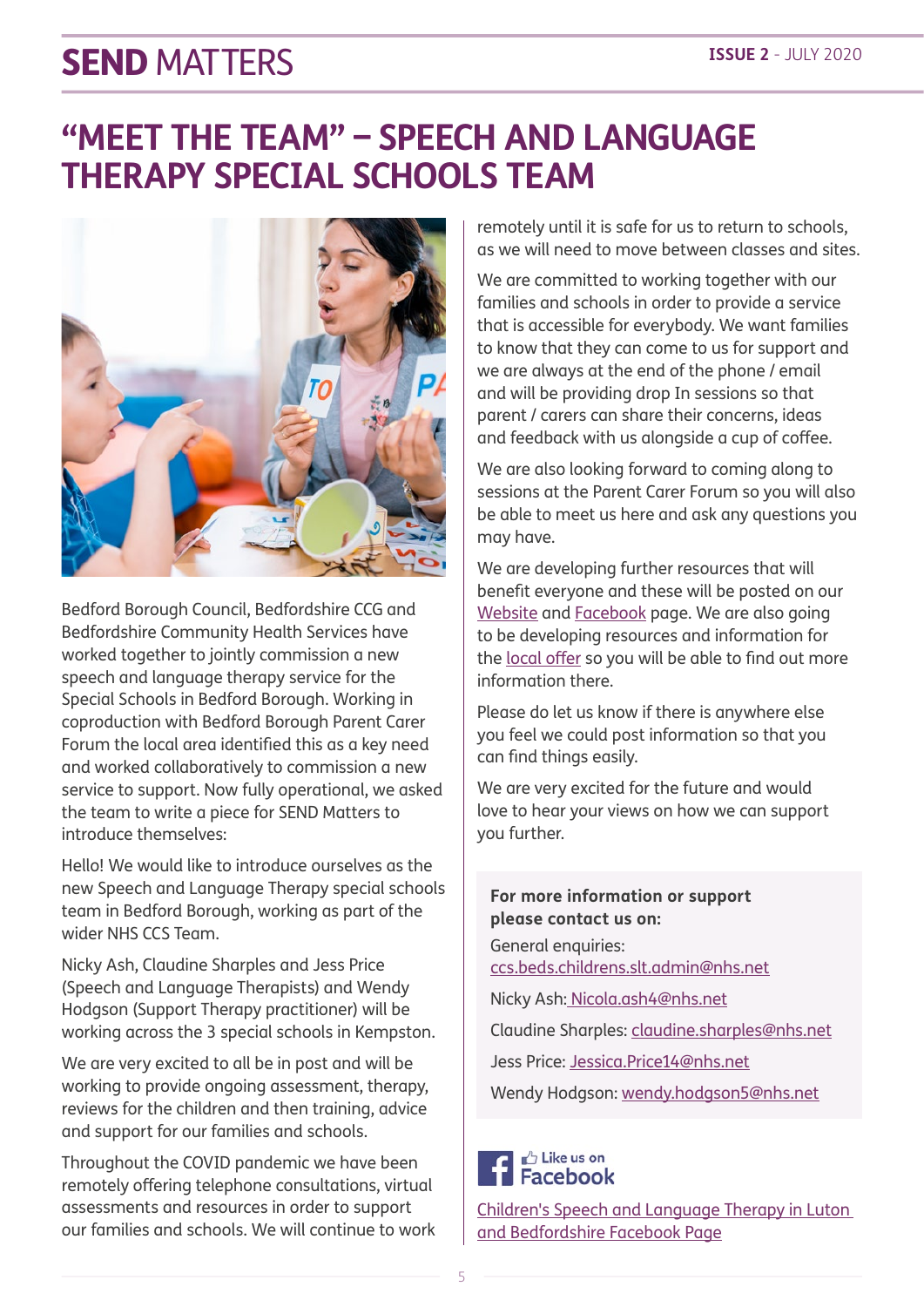### **ACTIVITIES TO SUPPORT YOUR AUTISTIC CHILD AT HOME THIS SUMMER**

We asked Bedford Borough's Autism Advisory Service to provide some advice and guidance for things parents and carers can do at home to support:



If possible, try to aim for an assortment of structured activities mixed in with free time and / or time to engage in favoured activities.

*• Aim for at least one outdoor activity each day.* 

If possible, visit somewhere outdoors away from home whenever you can. This will help maintain the skills for coping in less familiar environments where the social demands are likely to be higher than at home.

- *This can be*
- a visit to the local park,
- going on a sensory walk encourage the use of all 5 senses to explore as you walk. - or even a day away if your child can cope

In each case, your child will need some structure in place. They will need to know where they are going, what they will be doing and when it will end. If it is somewhere new, it might be an idea to go on a pre-visit alone to take photos, or you could investigate online if this is not possible. If your child is able to cope, you could try to find a map and decide on a route together.

### Ideas from Twinkl resources

These resources can be accessed online and printed off. There are resources applicable from children from early years to 18 years in some of the activities.

You can personalise the settings by selecting the most appropriate key stage / age level to suit your child. You can also opt to use a different language.

#### **Art Activities include**

- *a 3D cactus template pack*
- *Create your own superhero worksheet*
- *Self -portrait frame templates*
- *Addition to 20 seaside themed colour by numbers*

#### **Cooking activities include**

- *Recipe templates*
- *Instruction writing templates*
- *Halloween pumpkin soup*
- *How to cook a turkey*
- *Traffic light biscuits*
- *Gingerbread people differentiated instruction activity*
- *Biscuit recipe sheets*
- *Yummy melting snowman biscuits*

If you enjoy cooking, there is also the accessible chef website which has over 100 visual recipes to enjoy. https://accessiblechef.com



### Outdoor activities

- *How to grow a plant*
- *Walk through a forest activity*

You can also access lots of ideas for growing seeds, plants and vegetables in the paid versions.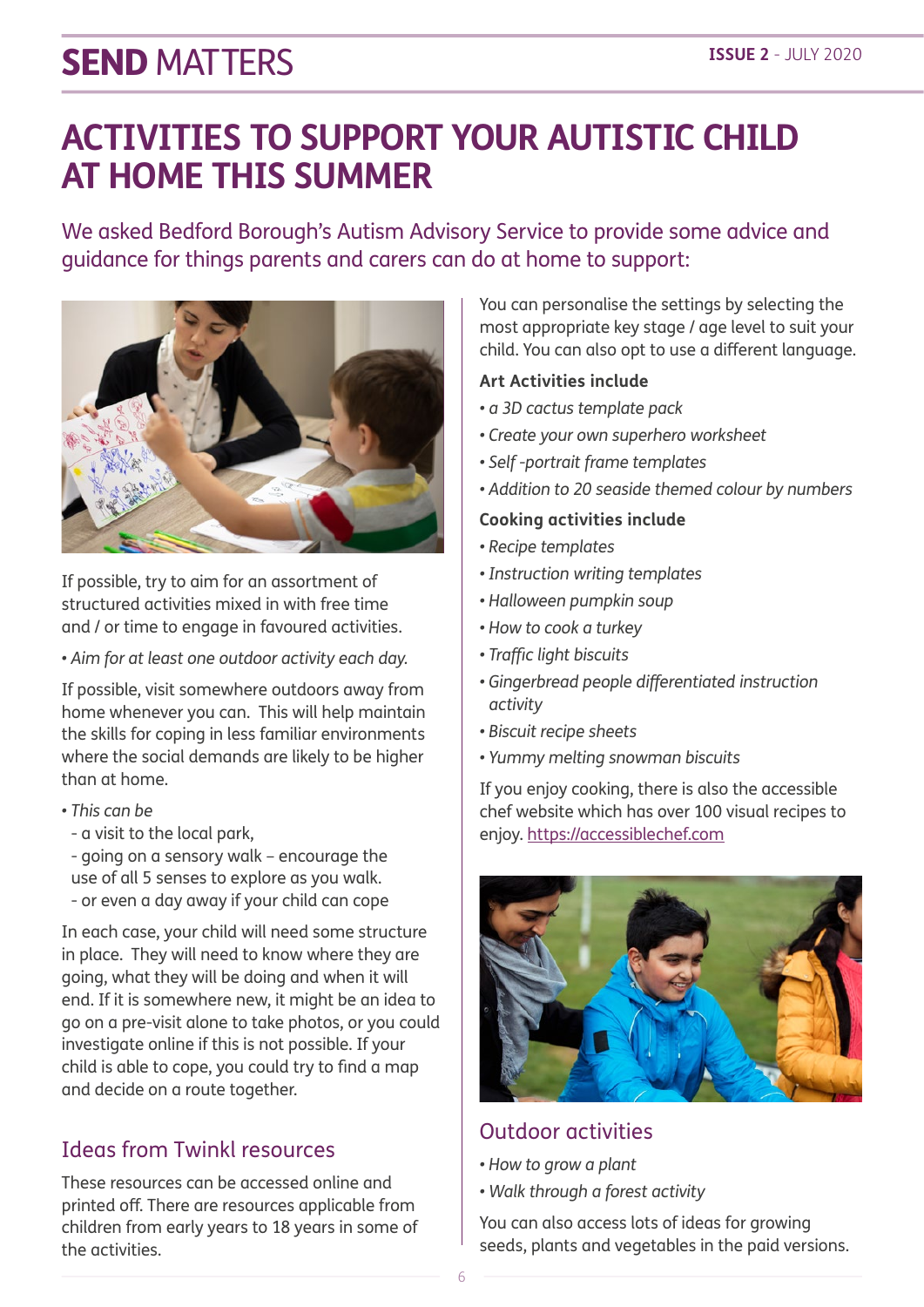### Apps ideas for use with tablets

#### **Keystage 1**

Twinkl Colouring Book app.

This has background easy listening music (which you can mute if you prefer). The free version has 5 items to colour on each page. There is a paint palette and a creation studio where the child can paint and save their own designs. You have more options available for a small fee. (Different packs cost .99p each.)

#### **Quiver 3D colouring app Key stages 1 & 2**

With this app, you can print off pictures for your child to colour.

When your child has coloured it in they can hold their tablet over the top of the picture capturing the picture within the coloured square and the picture comes to life in 3D. The picture moves with sound effects! Simply follow the instructions on the app

There are a number of different versions. There is Quiver Masks, Quiver Education, Quiver Spectacular Entertainment. Older Children may enjoy creating comics on Strip Design or brushing up on different languages with Duolingo.



#### **Lists of Activity ideas online**

www.autismspeaks.org/blog/10-fun-summer-diysensory-games-kids

This website lists ten sensory-based activities that children can make and play with to include

- *• balloon printing*
- *• Coloured beans*
- *• Polka dot slime*
- *• A Spider web walk*

This website lists 30 activities many of which can take place outdoors: https://theautismhelper. com/30-summer-fun-activities

### **YOUR WELLBEING**

The past few months have been a challenging time for all parents; for those caring for children with additional needs this challenge can be tenfold. As well as keeping their children safe from coronavirus, many have had the added responsibilities of working from home and home schooling, or they've been worried about losing their job and the financial impact that would have on their family. Having to contend with these extra pressures over such a long period of time, it is understandable that some parents could be feeling the strain. It's important for all parents to look after their own mental health and recognise the signs that they may be struggling emotionally or mentally.

Common symptoms of stress and anxiety include feeling tense or nervous, being unable to relax, worrying excessively about the future, being tearful and having difficulty sleeping. Some patients report



physical symptoms such as a faster heartbeat or headaches or loss of appetite. But the important thing for every parent to remember is that if they are suffering from anxiety, fear or panic – help is available. In Bedfordshire there is a range of services offering mental health support, many of which can be accessed without a GP referral. One such service is Parentline, which is a free, confidential text service providing advice and mental health support to parents and carers of children and young people between the ages of 0 to 19 years. Don't let stress and anxiety affect you and your family, seek help right away.

#### **Dr Roshan Jayalath** Clinical Lead for Mental Health, NHS Bedfordshire CCG.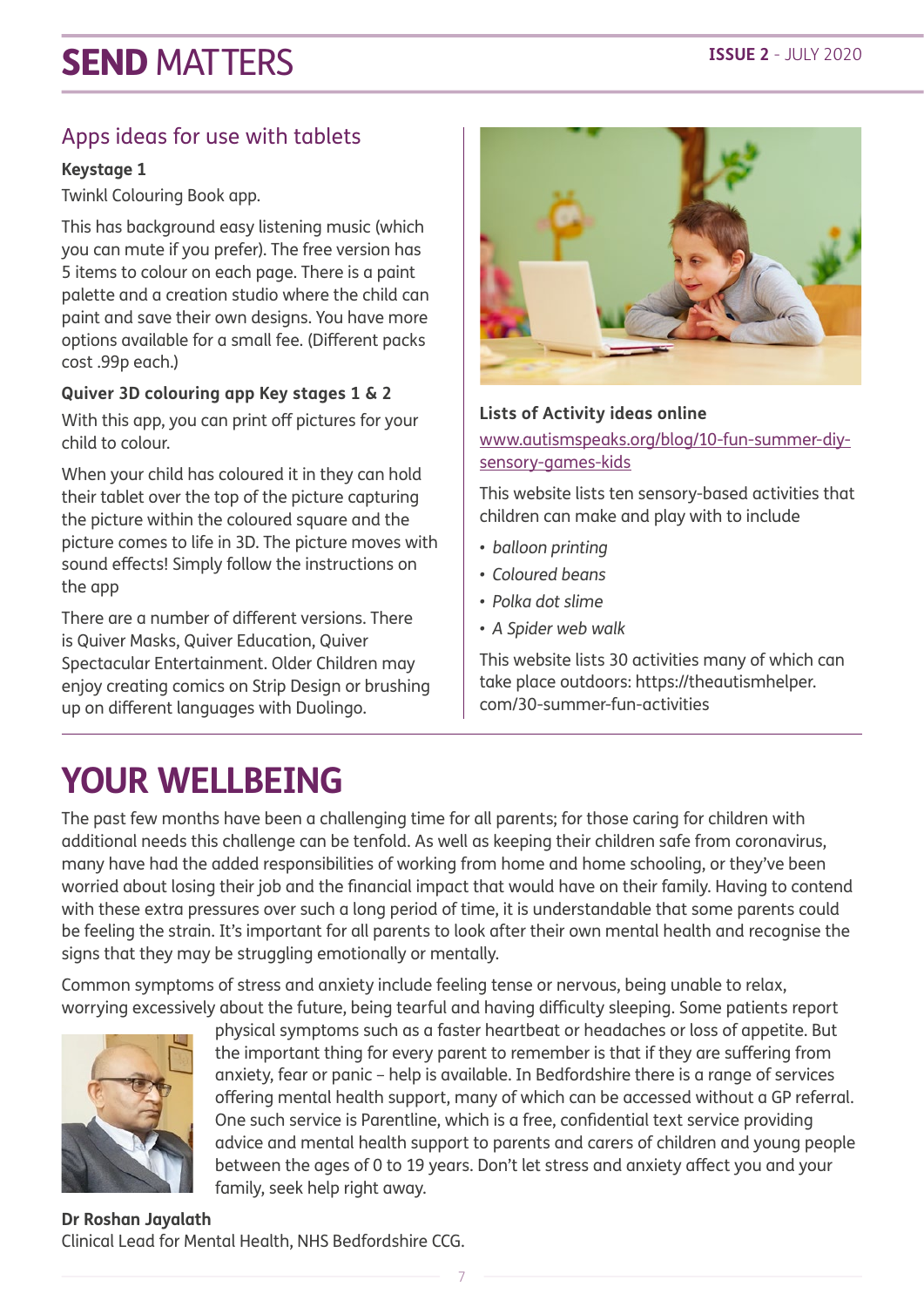### **HOW TO SUPPORT YOUR CHILD WITH ANXIETIES REGARDING RETURNING TO SCHOOL**



When students return to school in September, the changes and uncertainty are likely to lead to some anxiety. Working closely with your child's school will help to reduce both you and your child's worries or concerns. Below are some suggestions of how you may wish to help your child manage their return to school as well as what you may expect from school.

- *• Effective communication: You should have a key point of contact in school to talk to and share specific*  information that may impact on your child's return to school (e.g. bereavement due to Covid-19).
- *• Create a plan around the transition: Talk through what the first day back at school after lockdown may look like, and emphasise the positives as well as the potential challenges.*
- *• Plan for separation anxiety: Your child may find it difficult to be away from you when school starts in September. Even if they have not experienced difficulties separating from you in the past, their experiences during the lockdown period (whether positive or negative), may mean that they become anxious when they have to leave you. Inform the school of how they feel and work with their teacher in setting some high interest activities at the beginning of the day.*
- *• Predictability and routine: It is important to maintain consistent daily routines, especially during the settling-in phase in the initial weeks. Try to prepare your child for changes ahead of time, and schedule pleasant events and 'special time' with your child wherever possible.*
- *• Listening to your child: Ask gentle questions and provide opportunities for your child to voice their concerns.*
- *• Help your child to manage his/her feelings: Help your child to understand a range of different feelings. Reassure your child by emphasising that adults are working hard to keep them safe. Normalise feelings and remind your child that everyone is experiencing difficulties at this time, and there is no 'right' way to feel.*
- *• Self-esteem: Help your child to develop a sense of mastery and control wherein they are able to connect with their personal strengths. Encourage discussions which consider their lockdown experience, and how they have dealt with potential challenges.*

More information on managing your child's transition back to school is available from the [local offer](https://search3.openobjects.com/mediamanager/bedford/directory/files/cs021_20_parents-guide-to-returning-to-school_a4-v4_web_004_.pdf) or contact the Educational Psychology Team